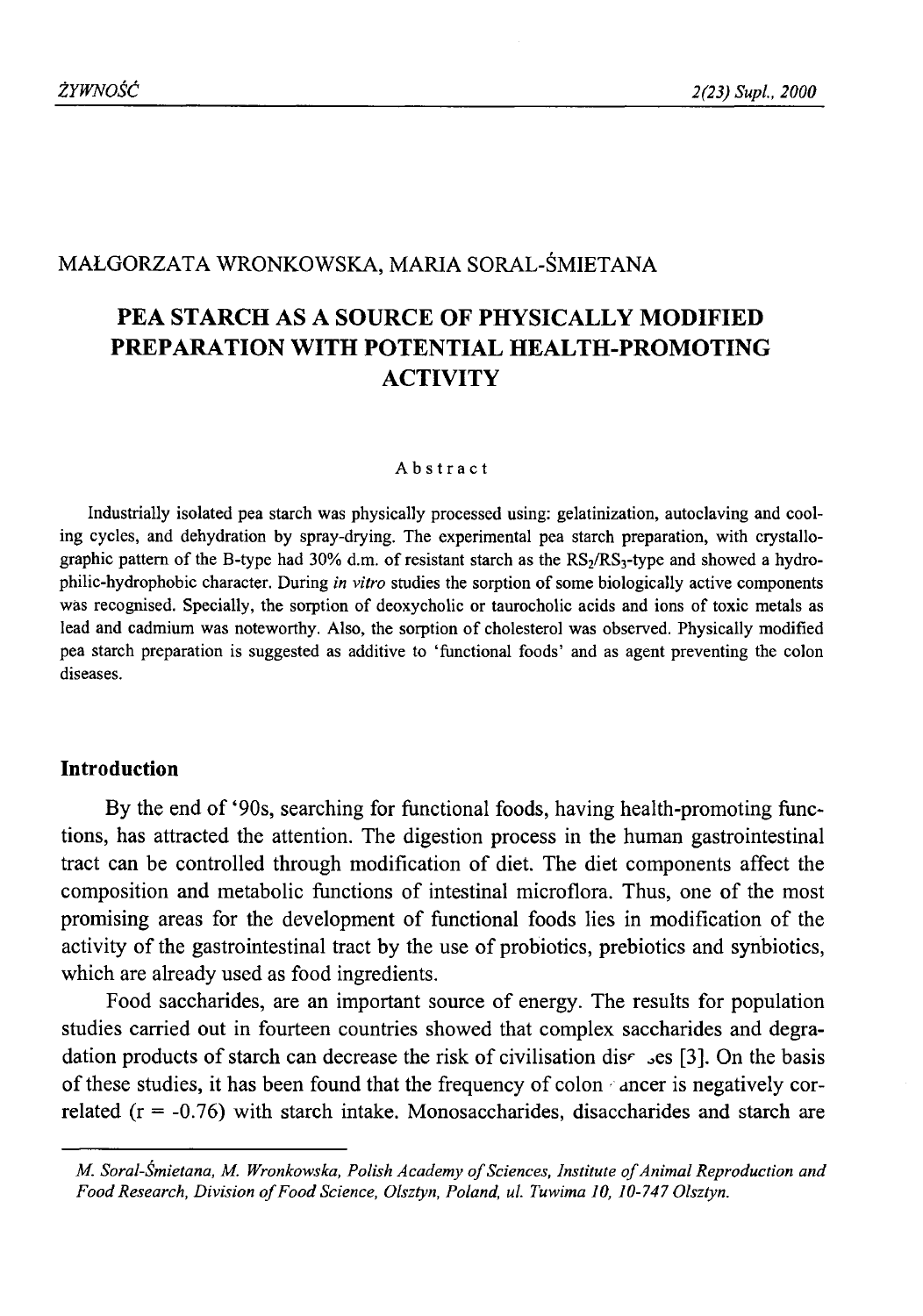defined as 'digestible' carbohydrates because they are digested and absorbed in the human small intestine, but dietary fibre and resistant starch, are named 'indigestible' since they are not digested by the intestinal endogenous enzymes. All poorly digestible saccharides, which are not absorbed in the small intestine, reach the large intestine and can be fermented there by the colonic microflora. A decrease in the pH of the intestine modifies the composition and character of existing microflora, what is strongly correlated with the bile acid concentration in faeces [11]. In recent years, 'resistant starch' i.e. starch resistant to the hydrolytic activity of the human gastrointestinal enzymes is of great interest for nutritionists and physiologists. According to Bjórck and Asp [2], resistant starch may exert potentially beneficial influence on the human digestive tract by: lowering the pH in the colon, generating the short-chain fatty acids in the colon, increasing glucose tolerance, lowering the blood lipid level. Resistant starch is an inert component in the small intestine but in the large intestine, it can have the prebiotic function as a potential energy source for colonic microflora.

Legume seeds are generally considered as a good source of starch with beneficial features arising from remarkably high levels of slow-released and resistant starch fractions. Food processing modifies the chemical nature of starch, by the way of hydration and disruption of the organized granule structure.

The objective of the study was to indicate the possibility of application of pea starch in the form of physically-modified preparation, having the resistant starch and sorptive activity towards some biological compounds.

### **Materials**

Pea starch 'Nastar' was kindly gifted by Cosucra S.A., Belgium. It originated from native starch extracted from the kernels of yellow smooth pea. The following enzymes were used: solid amyloglucosidase (Fluka 10115, 70.7 U/mg, from *Aspergillus niger*); solid alpha-amylase (Sigma A-3176 [EC 3.2.1.1], 28.6 U/mg, from porcine pancreas). Other reagents used in the experiments were as follows: cholic acid (Sigma C-6445), deoxycholic acid (Sigma D-4297), taurocholic acid (Sigma T-9034), L-alphalecithin (Sigma P-5394), reagent kits for the enzymatic determination of cholesterol (P.O.CH., Gliwice cat. No 178132140). These were prepared in the solution of 0.05 M phosphate buffer, composed of monobasic sodium phosphate and dibasic sodium phosphate at various pH (from 6.0 to 7.6). Glucose was determined using glucose oxidase-peroxidase (GOPOD) and chromogen kits from Cormay following the manufacturer's instructions.

### *Experiment*

The starch preparation was obtained from granular commercial pea starch. This preparation was made in a laboratory scale using some physical processes. The suspen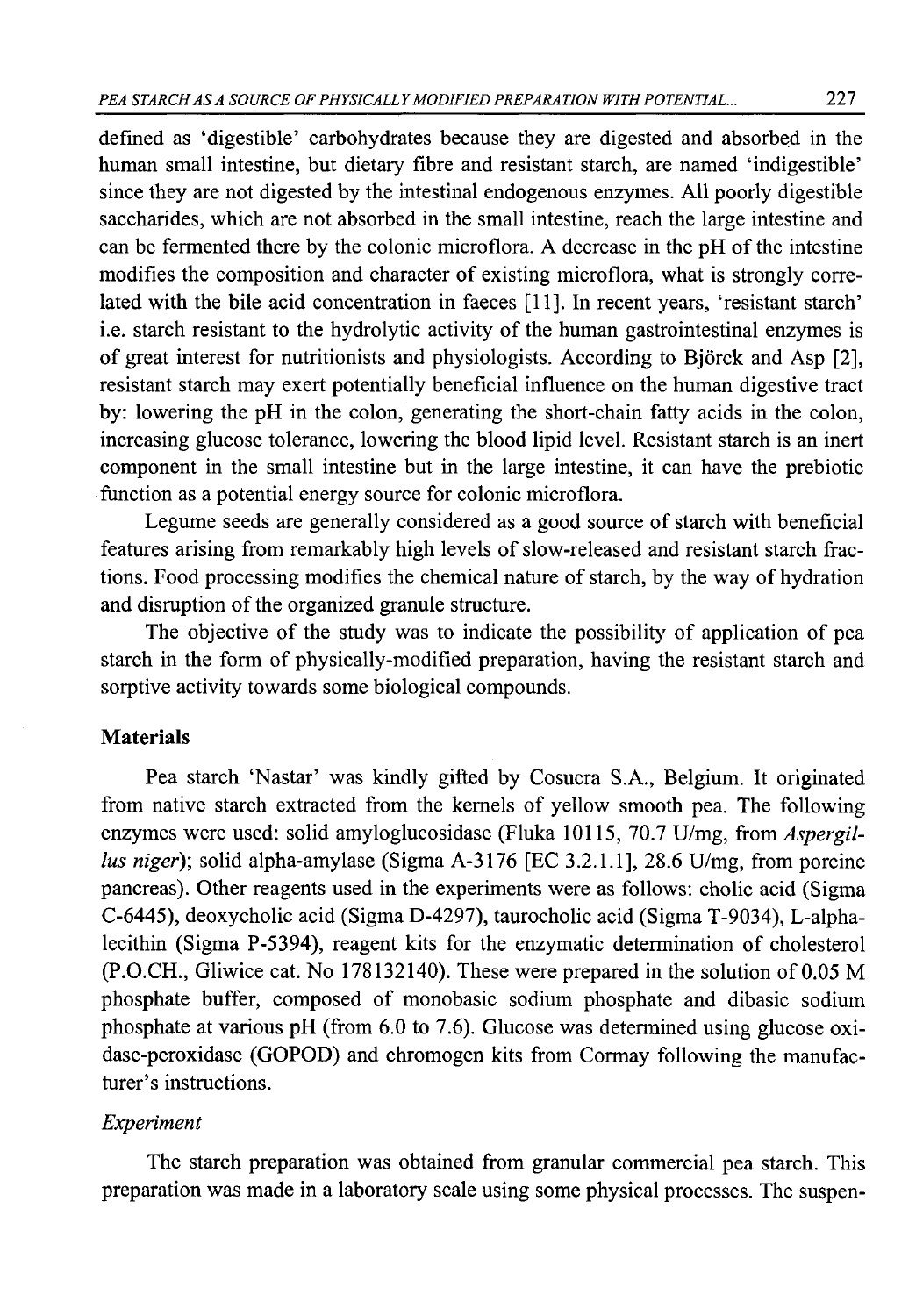sion of pea starch in distilled water (1:3.5) was autoclaved (121°C/1 h) and then cooled at 4°C/12 h. The autoclaving/cooling cycles were performed three times. The retrograded gel was homogenized with distilled water and spray-dried at 130°C inlet temperature and 50°C outlet temperature.

### **Methods**

Chemical components: nitrogen was determined by Kjeldahl method and ash was determined after mineralisation in muflon oven at 700°C according to standard chemical methods [1]. Starch content was analysed according to ICC Standard No. 123, by hydrochloric acid dissolution [8].

Functional properties: water holding capacity (WHC) and oil sorption were assessed according to Soral-Śmietana et al. [12].

The resistant starch analysis was carried out using the Champ's procedure (the Amethod) [4]. The sample (100 mg) was incubated with 500 U porcine pancreatic alphaamylase at 37°C for 16 h. The products of hydrolysis were extracted with 80% ethanol and the extracts were discarded. Undigested material was dissolved in 3 ml of 2 M KOH and hydrolysed with amyloglucosidase (20 U) at 65°C for 90 min. Free glucose was analysed using the oxidase-peroxidase glucose test, measuring the absorbance at 500 nm in 1 cm cuvette.

The *in vitro* digestibility of starch preparations was determined using 200 U of porcine pancreatic alpha-amylase per 1 gram of sample. The enzyme solution was prepared in 0.05 M phosphate buffer pH 6.9 with the addition of  $CaCl<sub>2</sub>(3$  mM). The sample (200 mg) was suspended in phosphate buffer pH 6.9 (20 ml) and alpha-amylolysis was carried out for 1, 3, 6, 24 hours at  $37^{\circ}$ C. Prior to hydrolysis, isopropanol (100 µl) was added to the sample to inhibit the growth of microorganisms during incubation. At the determined time intervals, the sample (1 ml) in centrifuge capped tube was mixed with 95% ethanol (4 ml) to inactivate the enzyme. The kinetics of hydrolysis was measured as an equivalent of maltose.

Estimation of the sorption properties towards metal ions:  $Pb^{2+}$ ,  $Cd^{2+}$ , was performed by the electrochemical method (polarography DPP ASV), within the potentials of  $-1550$  to  $-160$  mV. The rate of the potential change was  $10$ mV/s. Before the measurement, oxygen was removed from the samples by 10-min perfusion with argon. The measurement was performed at 36°C and lasted 20 h. Samples (100 mg /10 ml) were placed in buffered solutions of pH 6.4 and 2.2. Sorption was rapid and completed after 20 min; being irreversible after 20 h.

The cholesterol sorption was measured by *in vitro* analysis. The sample (100 mg) was combined with an emulsion (lecithin, sodium salt of deoxycholic acid and cholesterol) prepared in 0.1 M phosphate buffer of pH 6.8 (2 ml). The 1-h incubation was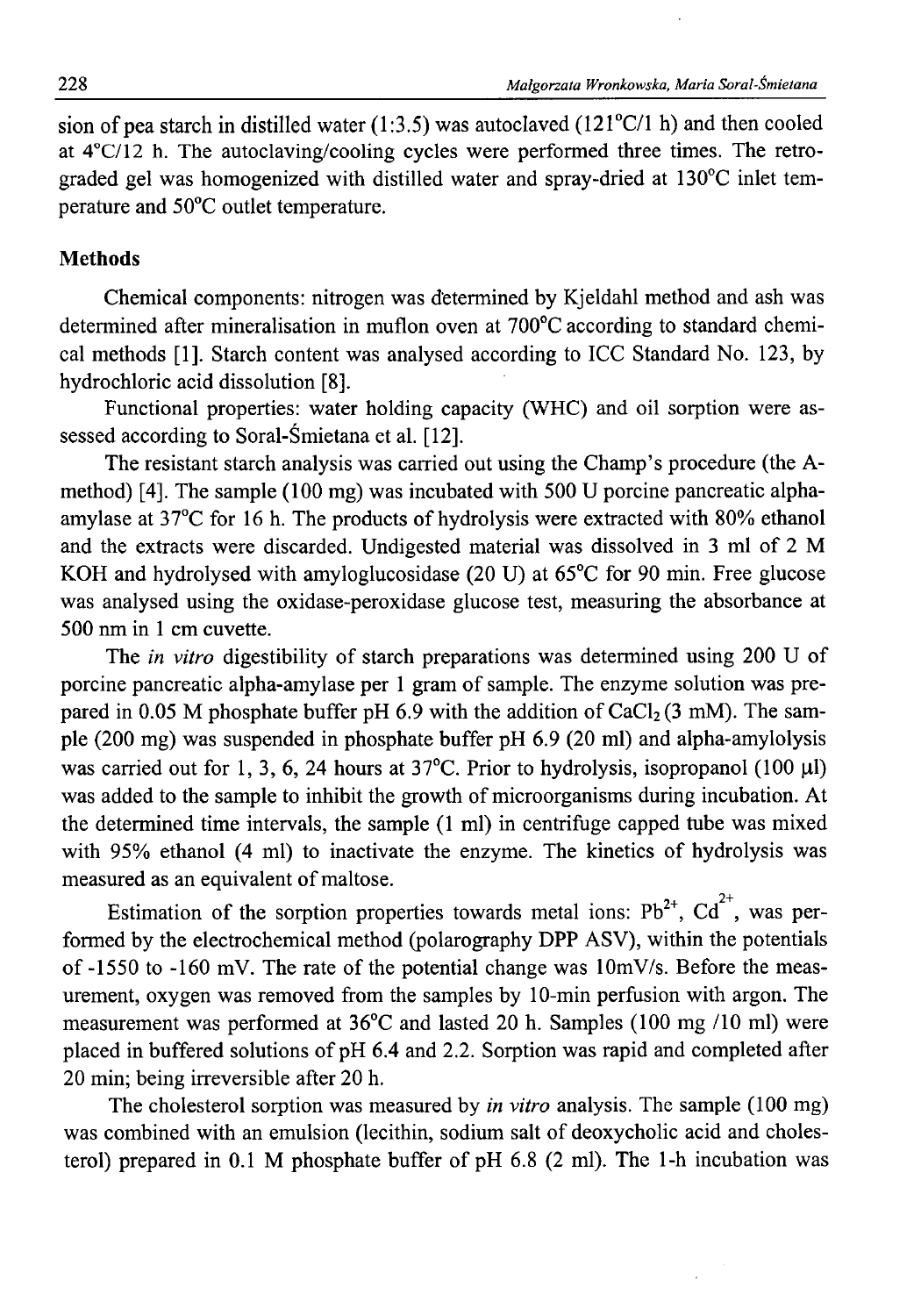carried out on shaking at  $37^{\circ}$ C. The kinetics of the cholesterol sorption by 20  $\mu$ l emulsion was analysed in 10-minute intervals using reagent kits. The results were expressed as per cent of cholesterol sorption by the sample at each time.

The sorption of bile acids (cholic, deoxycholic, taurocholic) was measured by the *in vitro* analysis. The sample (100 mg) was treated with solution of each bile acid (10 ml). The solutions were prepared in 0.1 M phosphate buffer pH 7.6 for each bile acid in 2  $\mu$ M/ml concentration. The samples and blanks were incubated at 37 $\degree$ C for 30 minutes. Centrifugation was carried out at 2000 x g for 5 min. The sample (50  $\mu$ I) was treated on agitation with 70% sulfuric acid (5 ml) and freshly prepared solution of furan-2-aldehyde (2.3 g/l) (1 ml). Absorbance was measured at 510 nm after 80 minutes. The results were expressed as per cent of the bile acid sorption.

The scanning electron microscope (SEM) micrographs were obtained after spraying the dry starch preparation with gold in a JEE 400 vacuum evaporator and visualised in JSM 5200 at the acceleration of 10 KeV.

# **Results and discussion**

The chemical compositions of native pea starch and pea starch preparation are presented in Table 1. The microstructure (SEM) of native pea starch, the source of investigated preparation is presented in Fig. 1, and the structure of pea starch preparation is presented in Figs. 2 a-b.

Table 1

| Sample                 | Starch<br>[% d.m.] | Nitrogen<br>$[\%d.m.]$ | Ash<br>$[\%d.m.]$ | RS content            |                        |
|------------------------|--------------------|------------------------|-------------------|-----------------------|------------------------|
|                        |                    |                        |                   | of sample<br>[% d.m.] | of total starch<br>[%] |
| Native pea starch      | $99.5 \pm 1.25$    | $0.19 \pm 0.02$        | $0.12 \pm 0.01$   | $42.6 \pm 2.9$        | $42.8 \pm 1.9$         |
| Pea starch preparation | $84.9 \pm 1.87$    | $0.13 \pm 0.02$        | $0.30 \pm 0.02$   | $29.8 \pm 1.9$        | $35.0 \pm 2.2$         |

Chemical composition of native pea starch and its starch preparation<sup>1</sup>.

 $\frac{1}{1}$  Values given are means of four replications  $\pm$  standard deviation

The SEM-pictures of the preparation subjected to autoclaving and spray-drying were characteristic of starch gel particles dehydrated in the flow of the drying air. Different size and shape of characteristic collapses in the central part in large particles could be observed. These new structures are typical of dehydrated starch gels of different origin [10, 14, 15]. The process of rapid dehydration of colloidal suspension of such organic polymers as proteins of plant and animal origin has been previously observed with similar results for microstructure [6, 7, 9, 13]. Thus, the microstructure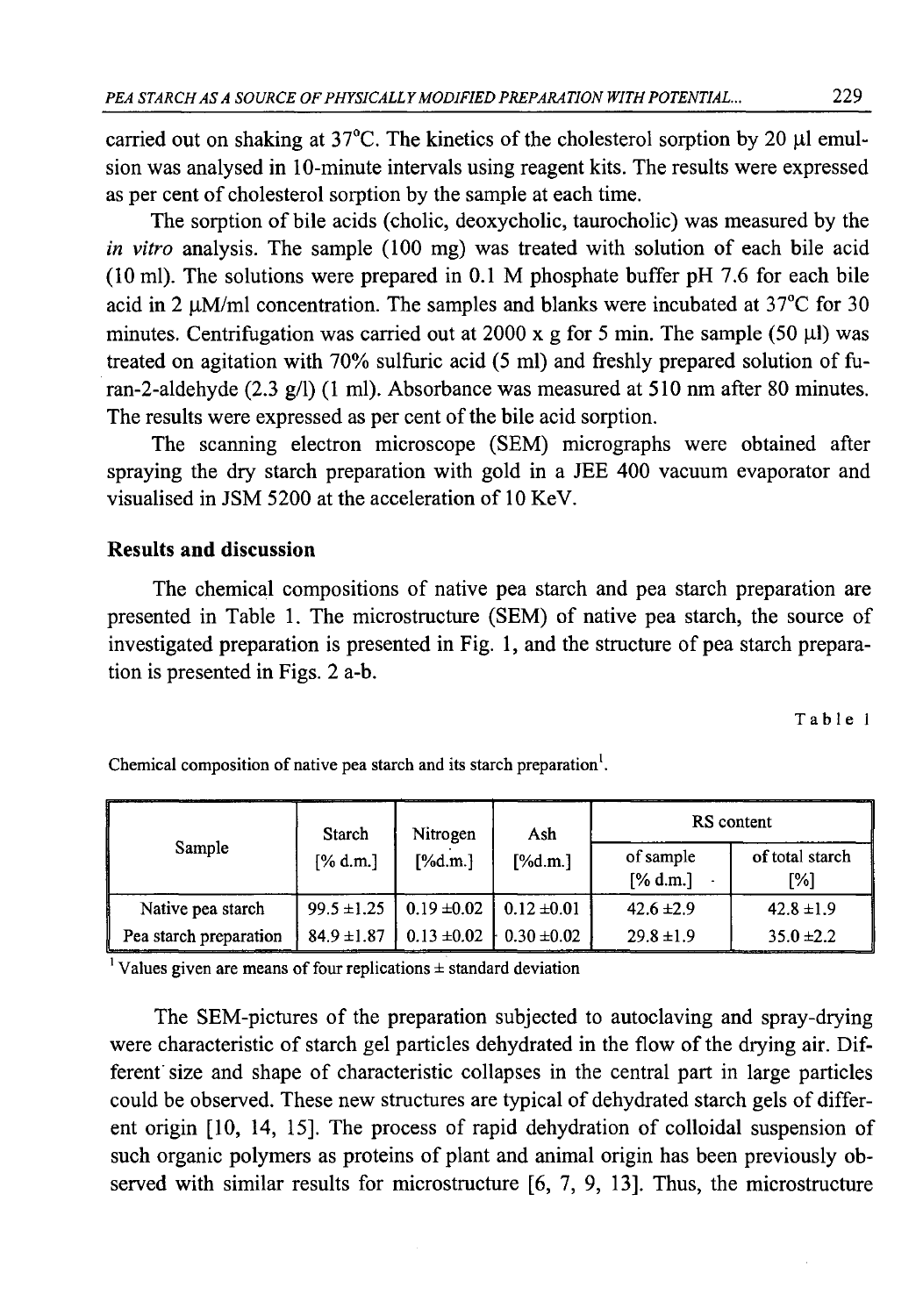image after spray-drying of colloidal organic polymer suspensions is characteristic rather of the process than dried material.



Fig. 1. SEM-electronogram of native pea starch.



Fig. 2 a, b. SEM-electronograms of pea starch preparation.

The chemical analysis of pea starch (Table 1) and SEM-pictures (Fig. 1), clearly indicate high purity of the material. Additionally, it should be stated that the physical processes of gelling, retrogradation and dehydration used in the study caused that the resistant starch content in the experimental preparation was about 30% (Table 1). The pea preparation had crystallographic pattern of type B, as measured by X-ray diffraction [G. Lewandowicz, non published data]. On the basis of the kinetics of 24-h hydrolysis with pancreatic alpha-amylase, it was stated that the preparation has the properties similar to these of very resistant starch. The degree of hydrolysis within 6 to 24-h was insignificant (Fig. 3). It was interesting to observe the effect of the physical processes used on the affinity of the pea starch preparation towards water and oil (Table 2).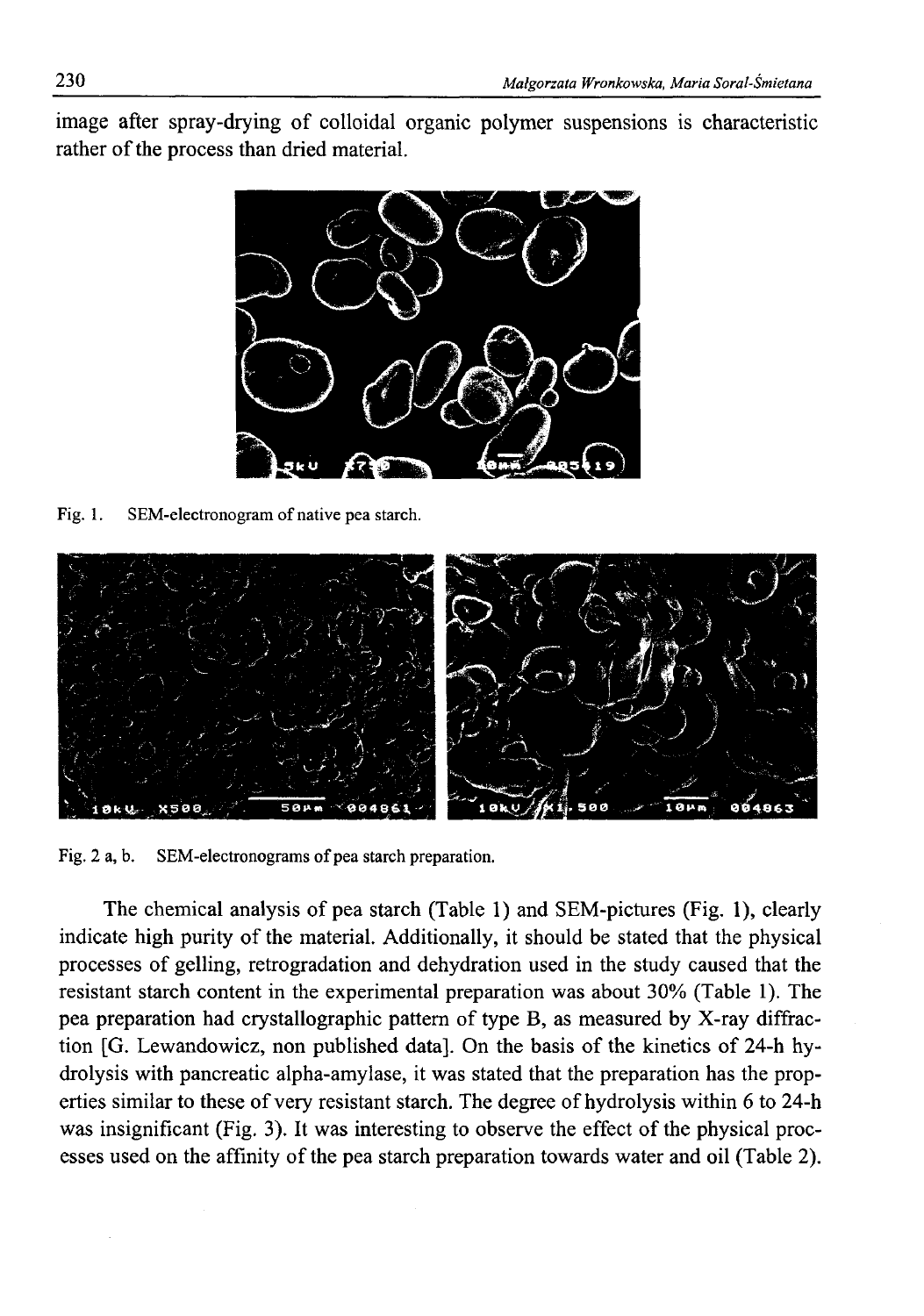

Fig. 3. The kinetics of hydrolysis of the native pea starch and its starch preparation by pancreatic alphaamylase.



Fig. 4. Sorption of cholesterol by native pea starch and its starch preparation.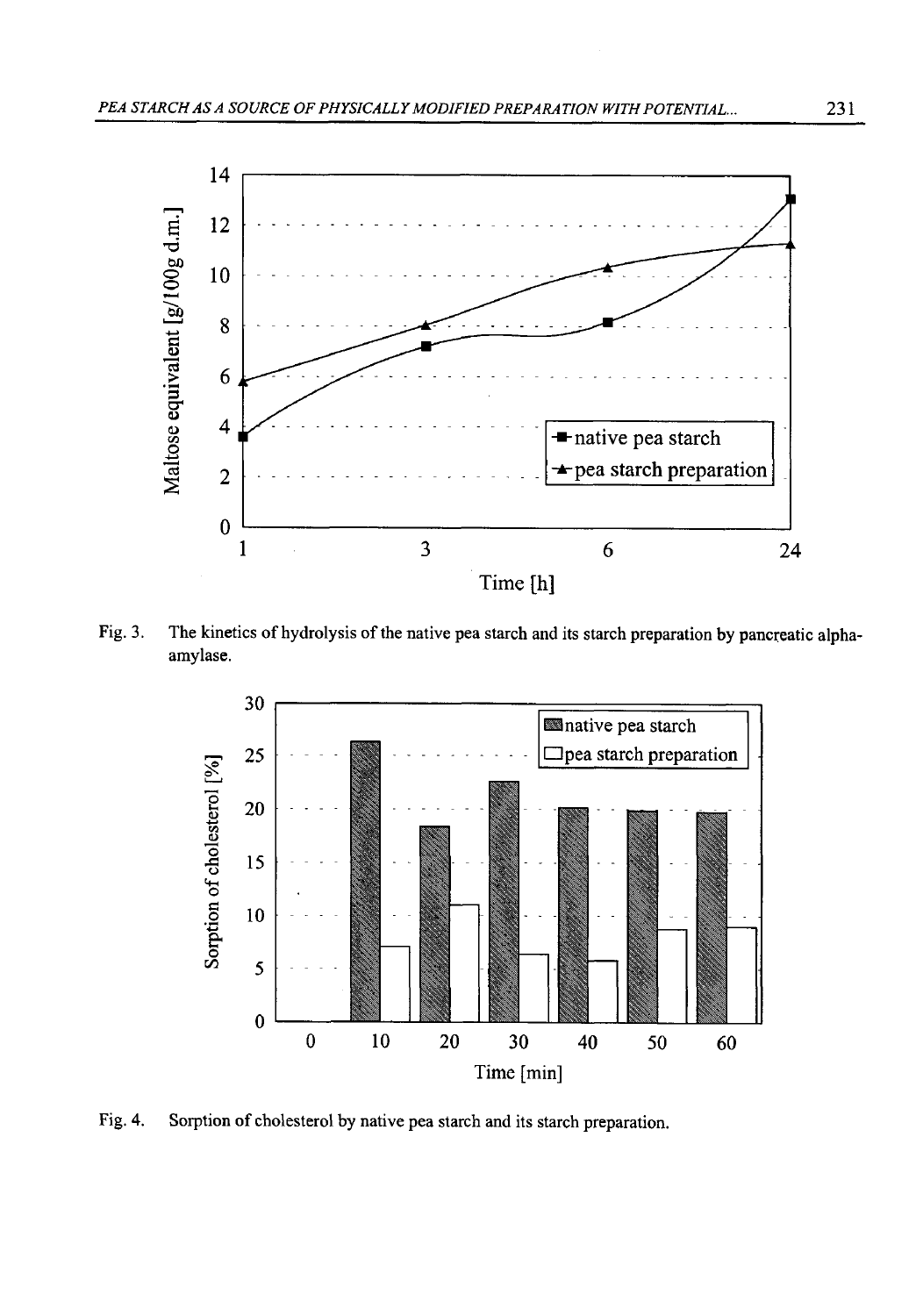Table 2

| Sample                 | Water holding capacity  | Oil sorption          |  |
|------------------------|-------------------------|-----------------------|--|
|                        | [g water/g d.m. sample] | [g oil/g d.m. sample] |  |
| Native pea starch      | $0.96 \pm 0.02$         | $1.50 \pm 0.01$       |  |
| Pea starch preparation | $1.07 \pm 0.03$         | $1.74 \pm 0.01$       |  |

Some functional properties of native pea starch and its starch preparation<sup>1</sup>.

<sup>1</sup> Values given are means of four replications  $\pm$  standard deviation

Assessment of the functional properties revealed that the starch preparation increased slightly the ability for binding water and oil. Taking into consideration the microstructure of pea preparation, it can be suggested that this ability is affected by the size and surface of the particles as well as by the chemical nature of the preparation. However, comparing the sorption of water and oil, the starch preparation seems to have the hydrophilic-hydrophobic character but with increased number of hydrophobic domains. This phenomenon has already been described, when the analysis of the possibility of forming complexes between physically-modified starches and nutrients was undertaken [5].

In the present study, experimental preparation of pea starch containing about 30 % RS was investigated considering its sorption properties towards cholesterol, bile acids and selected metals.

The cholesterol sorption ability of the experimental pea starch preparation was poorer than that of native starch (Fig. 4). However, the maximum cholesterol sorption for the starch preparation reached about 11 % after 20 min of reaction, while the native starch reached the maximum already after 10 min with about 26% sorption of this substance.

Sorption of bile acids by the tested preparation was determined on the basis of interaction with the following acids: cholic, deoxycholic and taurocholic (Tab. 3). The starch preparation had high sorptive ability towards deoxycholic and taurocholic acid, as compared to native pea starch. Special attention should be paid to the affinity of the pea starch preparation to these acids, since they are the secondary bile acids being the degradation substrates of primary bile acid, "fhey have been shown to be involved, as a promoting agents, in the adenoma-carcinoma sequence of colorectal cancer [3]. Therefore, significant affinity of our experimental preparation to secondary bile acids may be important in prevention of the large intestine diseases.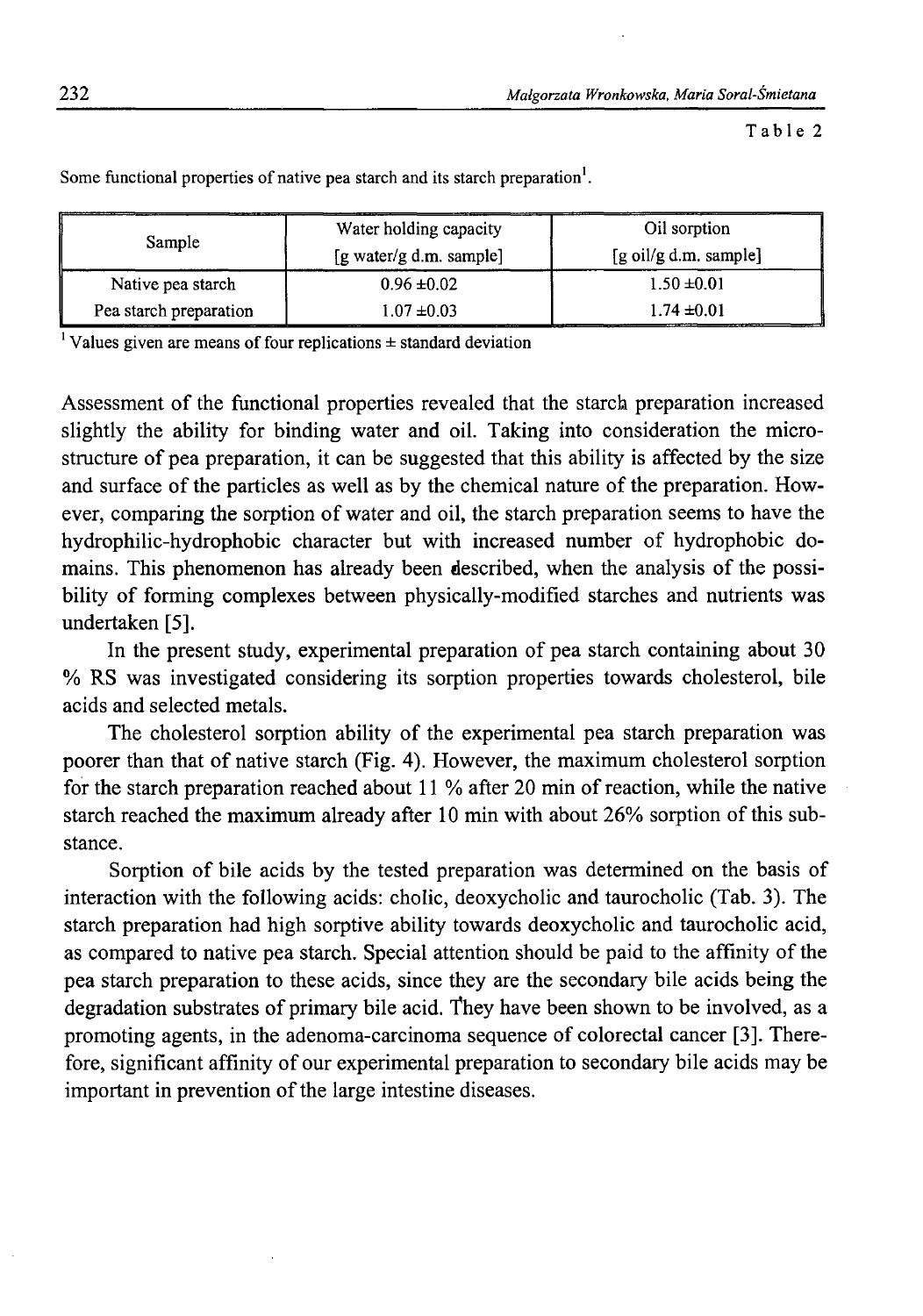#### Table 3

| Sample                 | Cholic acid     | Deoxycholic acid | Taurocholic acid |  |
|------------------------|-----------------|------------------|------------------|--|
|                        | [%]             | [%]              | '%ነ              |  |
| Native pea starch      | $12.79 \pm 4.0$ | $4.30 \pm 2.0$   | $3.83 \pm 1.5$   |  |
| Pea starch preparation | $9.35 \pm 3.2$  | $46.32 \pm 5.5$  | $9.94 \pm 3.4$   |  |

Sorption of the bile acids by native pea starch and its starch preparation<sup>1</sup>.

<sup>1</sup> Values given are means of four replications  $\pm$  standard deviation

#### Table 4

Complexing of lead and cadmium by native pea starch and its starch preparation  $(\mu g/100 \text{ mg of sample})$ .

| Sample                          | ----------<br>$Ph^{2+}$ |      | $\mathsf{C} \mathsf{d}^{2+}$ |      |
|---------------------------------|-------------------------|------|------------------------------|------|
|                                 |                         |      |                              |      |
| Native pea starch               | .6.0                    | 0.91 | 0.32                         | 0.89 |
| Pea starch preparation<br>_____ | 22.0                    | 0.88 | ) 45                         | 0.87 |

 $r^2$ - regression coefficient

In the study, complexing of lead and cadmium as the antagonists of such important bioelements as magnesium and zinc was also investigated. The amounts of complexed  $Pb^{2}$  and  $Cd^{2}$  are presented in Table 4. In the case of the pea starch, higher sorption ability towards both ions was clearly seen. There are some unproven assumptions suggesting that both these ions occur in minimum concentrations in living organism where they, probably, play a positive physiological function [6]. On the other hand, lead and cadium ions are regarded toxic and the sorptive properties of the examined pea preparation towards these ions can also be used in health prophylaxis.

# Conclusions

- 1. It should be emphasised that the physical modification of pea starch produced the preparation with the resistant starch content reaching 30%.
- 2. The preparation of pea starch, containing average amount of indigestible starch, has the affinity to such secondary bile acids such as deoxycholic and taurocholic acids, and to lead and cadmium ions.
- 3. The properties of pea starch preparation may suggest its use as additive to 'functional foods' to promote health and prevent the colon diseases.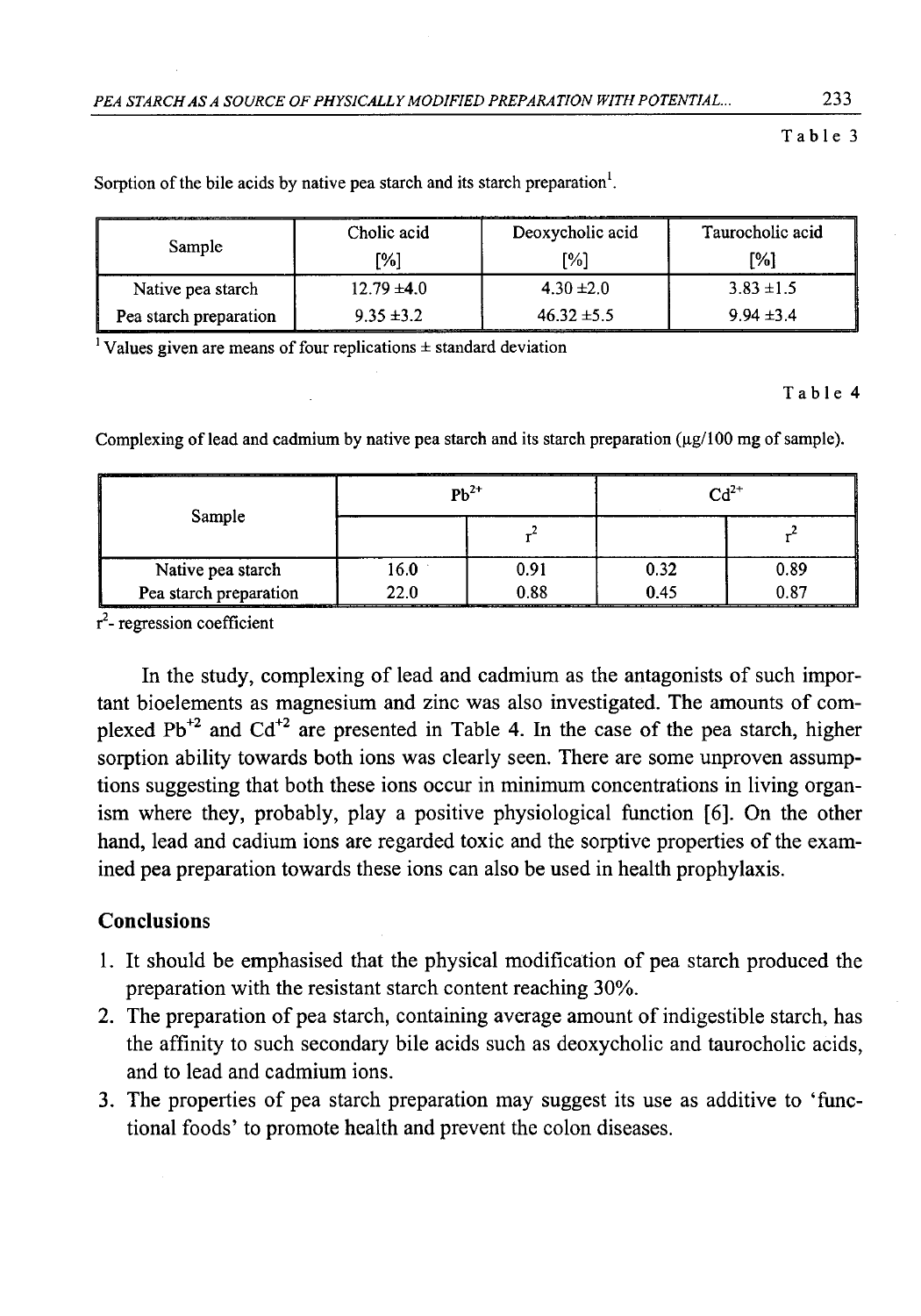# **Acknowledgements**

The authors gratefully acknowledge the Belgian company Cosucra s.a. for 'Nastar'pea starch.

### **REFERENCE**

- [1] AOAC, Oficial methods of analysis, 15th ed., 1990, Arlington, Virginia, USA.
- [2] Bjorck I., Asp N-G.: Controlling the nutritional properties of starch in foods a challenge to the food industry. Trends Food Sci. Techn., 5, 1994, 213.
- [3] Cassidy A., Bingham S.A., Cummings J.H.: Starch intake and colorectal risk: an international comparison. Brit. J. Cancer, 69,1994, 937.
- [4] Champ M.: Determination of resistant starch in foods and food products: interlaboratory study. Eur. J. Clin. Nutr., 46, 1992, suppl. 2: 109.
- [5] Christl S.U., Bartram H.P., Paul A., Kelber E., Scheppach W., Kasper H.: Bile acid metabolism by colonic bacteria in continuous culture: effects of starch and pH. Annals Nutr. Metab., 41(1), 1997, 45.
- [6] Hay R. W.: Bio-inorganic chemistry. Copyright for the Polish edition by PWN, Warszawa 1990.
- [7] Kostyra H., Soral-Śmietana M., Wronkowska M., Kmita-Głażewska H.: Complexes of resistant starch with nutrients. Żywność. Technologia. Jakość, 4, 1998, 157.
- [8] International Association for Cereal Chemistry (ICC), ICC-Standard No 123, 1976.
- [9] Mistry V. V., Hassan H. N., Robison D. J.: Effect of lactose and protein on the microstructure of dried milk. Food Structure, 11, 1992, 73.
- [10] Rosenberg M., Young S. L.: Whey proteins as microencapsulating agents. Microencapsulation of anhydrous milk fat - structure evaluation. Food Structure, 12,1993, 31.
- [11] Salminen S., Bouley C., Boutron-Ruault M.C., Cummings J.H., Franck A., Gibson G.R., Isolauri E., Moreau M.C., Roberfroid M., Rowland I.: Functional food science and gastrointestinal physiology and function. Brit. J. Nutr., 80, 1998, suppl. 1, 147.
- [12] Soral-Śmietana M., Świgoń A., Amarowicz R., Sijtsma L.: Chemical composition, microstructure and physico - chemical characteristics of two commercial pea protein isolates. Pol. J. Food Nutr. Sci., 7/48, 1998, suppl. 2, 193.
- [13] Soral-Śmietana M., Fornal J., Wronkowska M.: Microstructure and functional properties of wheat and potato resistant starch preparations. Pol. J. Food Nutr. Sci., 7/48, 1998, suppl. 3, 79.
- [14] Świderski F.: Żywność wygodna i żywność funkcjonalna. WNT, Warszawa 1999.
- [15] Świgoń J., Szpendowski J., Śmietana Z.: Microstructure of some dried dairy products. Pol. J. Food Nutr. Sci., 7/48, 1998, suppl. 3, 102.